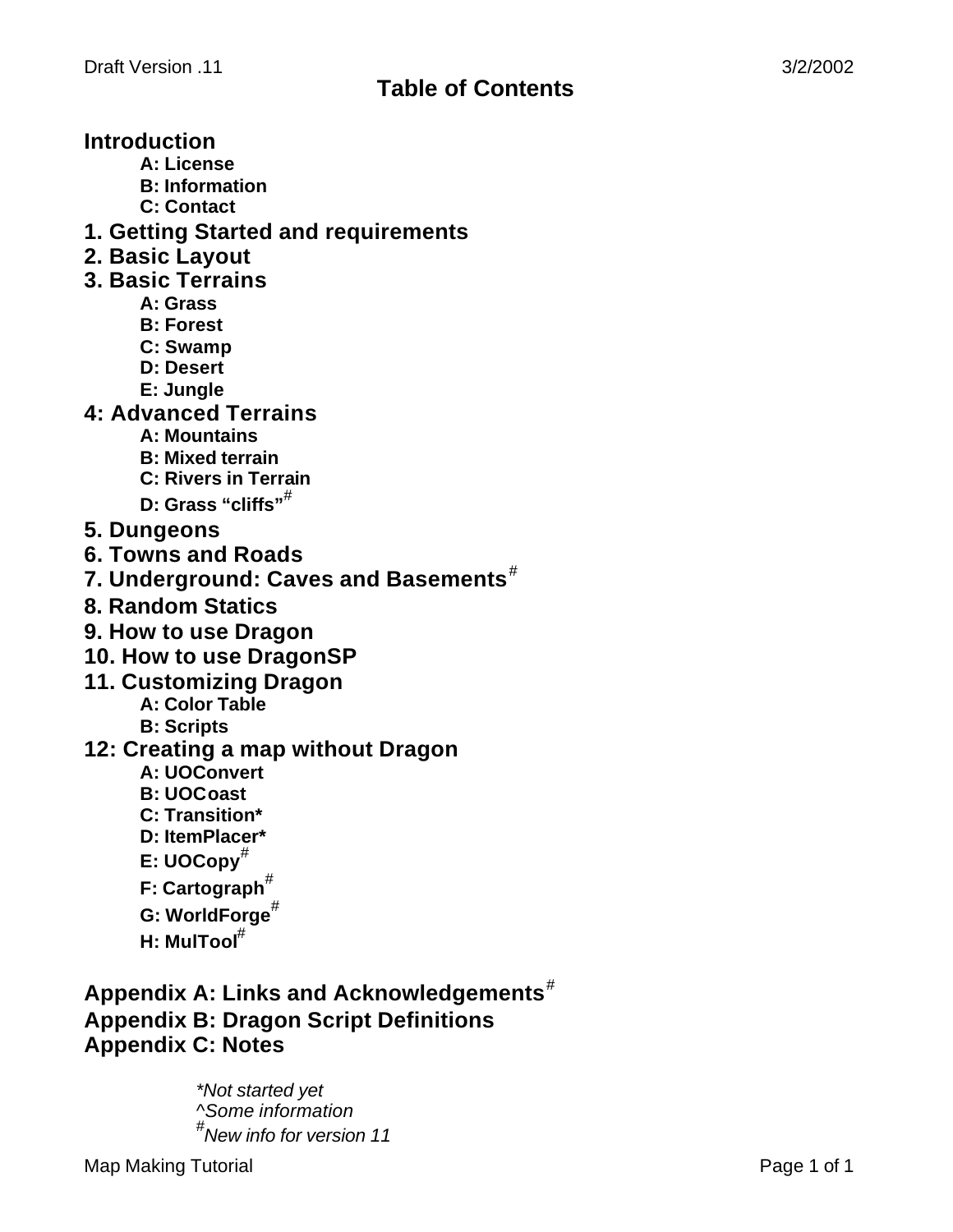# **Introduction**

# **A: License**

Permission is granted to copy, distribute and/or modify this document under the terms of the GNU Free Documentation License, Version 1.1 or any later version published by the Free Software Foundation; with no Invariant Sections, no Back-Cover Texts, and one Front-Cover Text: "Original Map Making Tutorial conceived and created by Justin Watson (Ryandor) 2001, 2002". A copy of the license is available at http://www.gnu.org/licenses/fdl.txt

What this means is if you want to copy, upload, change, or do just about anything else with this tutorial, just give me credit near the top. I'd appreciate it.

### **B: Information**

This tutorial is starting to include other things besides Photoshop and Dragon. Great! The more information it includes, the better. Eventually this will be covering alternative methods of creating custom maps, as well as other useful information for all aspects of world building.

### **C: Contact**

If you'd like to contribute, I would be most grateful. Any contributions will be given full credit. If you have any questions or comments regarding this (or anything related, for that matter) you can contact me via several ways.

Email: ryandor@ryandor.com ICQ: 2006722 IRC: irc.stratics.com in channel #uox Website: http://www.ryandor.com

# **1. Getting Started and requirements**

This tutorial is aimed at using Photoshop 5.5. That's what I have. If you use Paint Shop Pro or anything else, then you'll have to find the equivalent commands yourself. Sorry. Additionally, I assume you have at least some basic knowledge of how Windows and Photoshop work. This is not a "dummies" guide. However, this is set up as a step-by-step walk through. If you have questions on a specific step, feel free to contact me. Comments will be added as necessary.

#### **Things to Note:**

#### *Color Table*

Each colored square represents the tile type that it will paint. The number inside each square is the altitude (Z) of that tile type. If you draw with "Grass 10" then that spot will be grass tiles at 20 Z. When I want to refer to a particular terrain type, I will refer to it as "<Type> <altitudes>". Example: "Grass 20"

#### *Commands*

When I need to refer to commands in the program, I will use a **bold font**.

#### Example: "**File** ? **Open…"**

#### *Tutorial Kit*

I will be making a small download available that includes some of the things I use on a regular basis. These are custom brushes and actions for use in Photoshop.

Open Photoshop and create a new document. Set the dimensions to 6144 x 4096 pixels, resolution to 72 pixel/inch, mode to RGB, and white background.

Once created, change the document to Indexed Color:

**"Image** ? **Mode** ? **Indexed Color…"**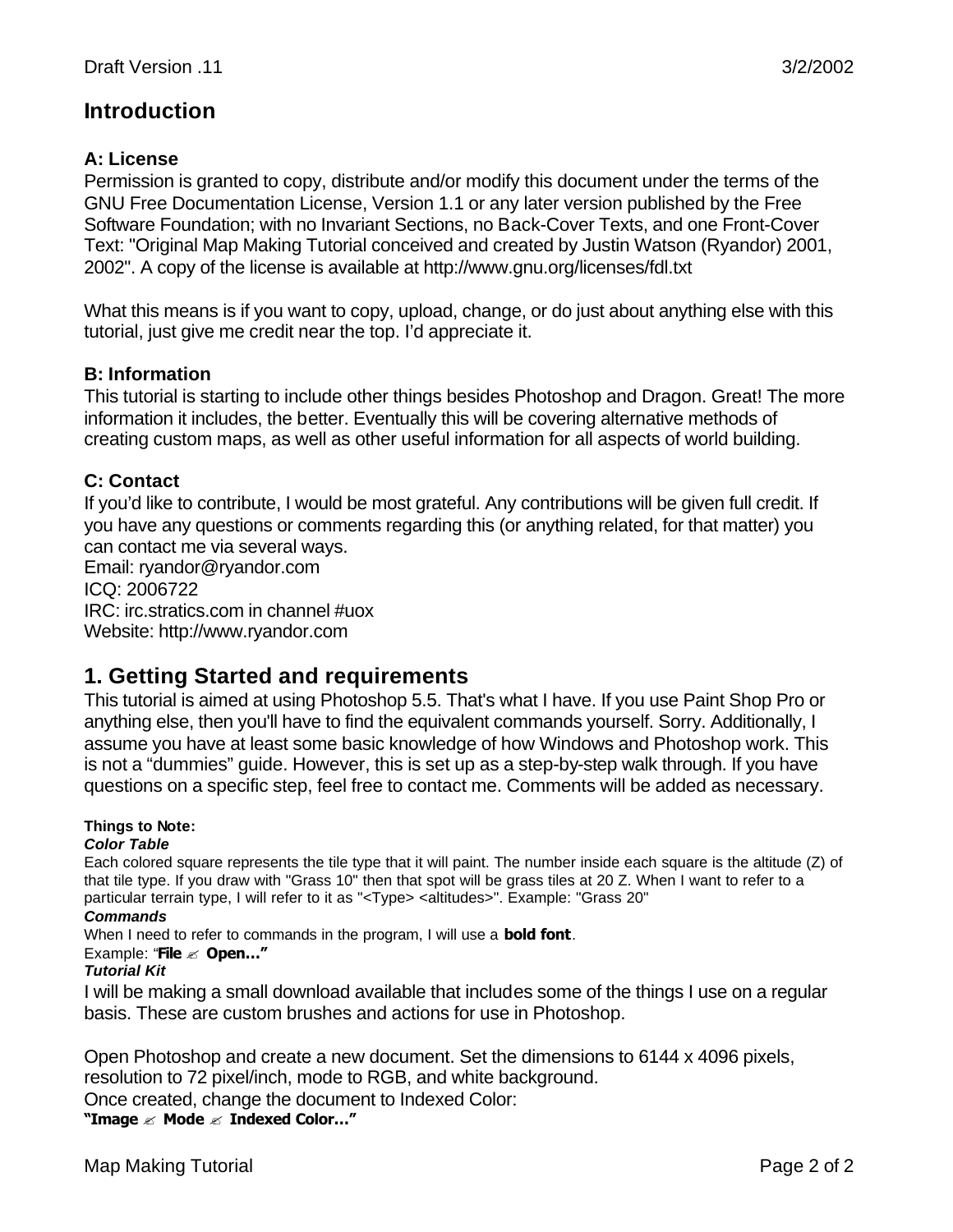Set the Palette to Custom. It will open a new window for picking colors. Hit Load, and browse to the /dragon/addon directory. If you are using the original Dragon distribution, then the file you want to open is "COLORTABLE.ACO", however I have released a modified one, which has additional colors with which to create maps with. If you use mine it is called "DRAGON-MOD.ACT". (You'll need to change the "file type" in the drop down list box to open it) Once opened you'll see all the colors show up in the window. Hit OK twice, wait for Photoshop to convert the new document.

Next, open the file "colortable\_eng.bmp" (or colortable\_eng-mod.bmp if you are using mine) and place it next to you new blank map. You can then use the color picker tool to select the color you want based on what you are drawing. The color table is laid out by what kind of terrain you want. For example, look at the first row "grass". The whole row in this case is for grass. Each square represents the altitude (Z) of the grass.

This is all you need to get started with creating a new map from scratch. Pick a color, pick a brush, and start drawing. I recommend doing a flood fill with "water -5" to start. Then using grass to paint the "continents" and "islands".

When you are done (or need to do other things) make sure you "Save a copy" and save it as a bitmap (.bmp). The file size should show up as 24,578KB in Windows.

# **2. Basic Layout**

My first recommendation is to flood fill the whole map with "Water -5". If you plan on having dungeons, fill the right side (X>5119) with "Black 0" to make sure you don't put island there. The correct size of the flood fill for the dungeons area is illustrated below:



# **3. Basic Terrains**

### **A: Grass**

Now that you have the file for the map created, it's time to start drawing. For the first island you draw I recommend "Grass 0" to get the basic shape down. Creating a "natural looking" island is beyond this tutorial, so use your best judgment on what \*you\* think looks good. Pretty much what you draw is what you will get in the map.

Map Making Tutorial **Page 3 of 3** and 2 of 3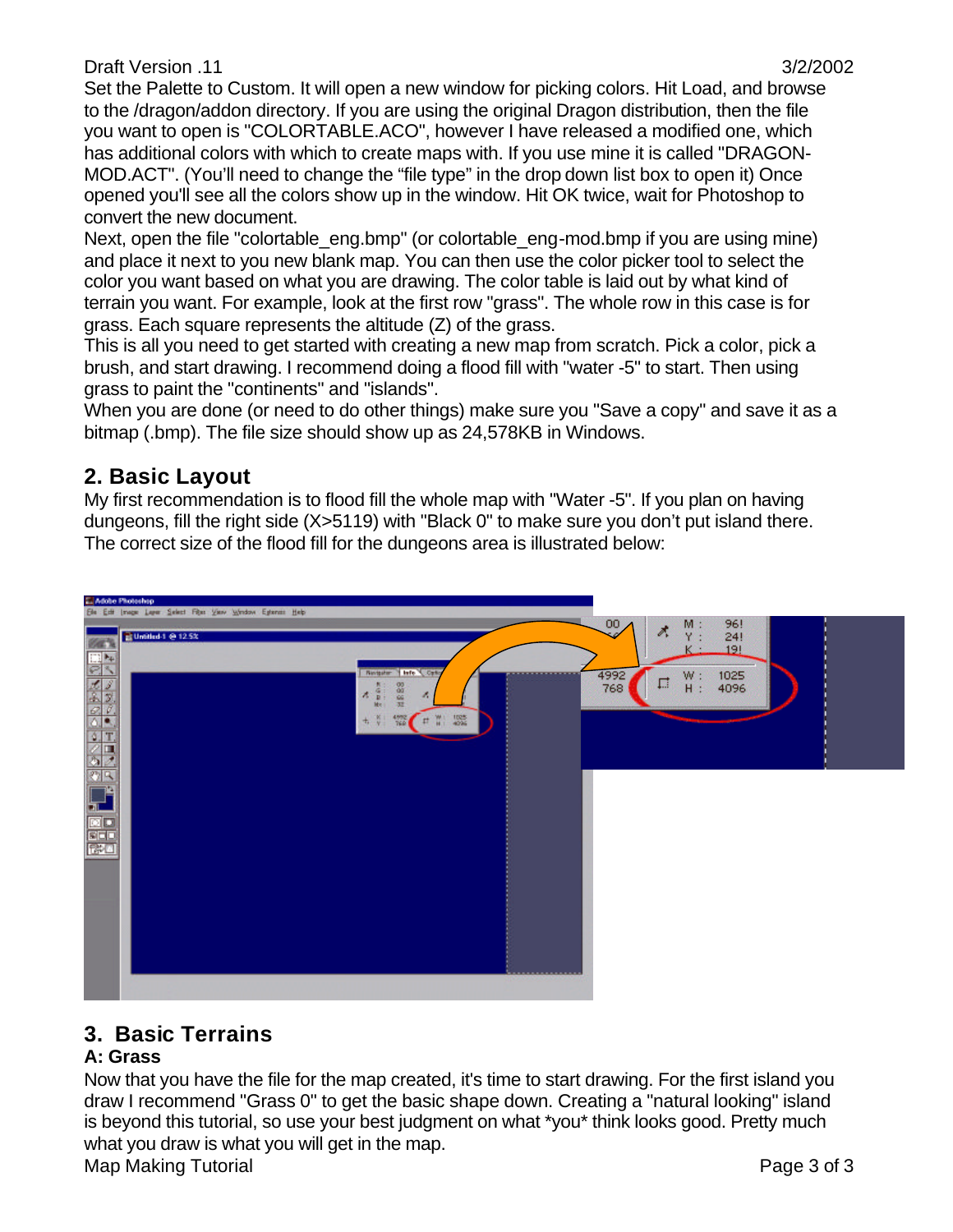

Make a hill: pick the color "Grass 5". Draw an area on the island you made. You now have a small hill. Pick "Grass 10" and paint a smaller area in the same spot. Your hill just got higher. I think you get the picture. Grass is pretty basic.

#### **B: Forest**

Same as grass, except pick "Forest 0", etc. **C: Swamp**

Swamp is considered (by me) a basic terrain type, but there is one simple rule. You must have swamp surrounded by grass. Dragon is unable to place transition tiles for swamp to anything except grass. The

reason for this is there are not any other transition types available for swamp. Make sure you place at least 2 tiles of grass around the swamp, as this is needed for Dragon to properly calculate the transition.

### **D: Desert**

Same as grass. **E: Jungle** Same as grass.

# **4: Advanced Terrains**

### **A: Mountains**

Mountains can be tricky but once you get the technique down, it will go quickly. The first thing I recommend is to set up a couple of actions in Photoshop. These are essentially macros that can perform repetitive tasks for you with a single key press. I will not explain how set them up, but I will be providing a couple that I use in the Tutorial Kit. This method is what I use to get "OSI type" mountains. I think they look pretty good. First, using "Rock 20", draw the mountains on the map. Select the "Magic Wand" tool from the



Toolbar. Set the Magic Wand tool options to "Contiguous" and set the Tolerance to 0. Select the "rock" you just painted. Now, either hit F3 (for the action I set up for "Contract Selection" or from the menus: "**Select** ? **Modify** ? **Contract…"** Set the contraction to 1.

The selection will (obviously) contract by one pixel around the border. Use the color picker to select "Rock 30". Select the "Fill" tool and set the Tolerance to 0. Now, fill the selection. Contract the selection by 1 again. Pick "Rock 50" and fill again. Contract the selection by 1 yet again. Pick "Rock 60" and fill again. Now, pick "Rock 65" but pick

a brush with a random pattern and paint randomly in the selection. Pick "Rock 70" and repeat.

Map Making Tutorial **Page 4 of 4**  Do this as many times as you like, but I would not recommend over 80 in small spots. (OSI mountains are generally in the 60 – 70 range). You will notice as you paint the higher numbers, it will start to take on the randomness of mountains. Once you get the hang of this, turn off the "Contiguous" mode on the magic wand and fill tools, and you can do the entire map at once.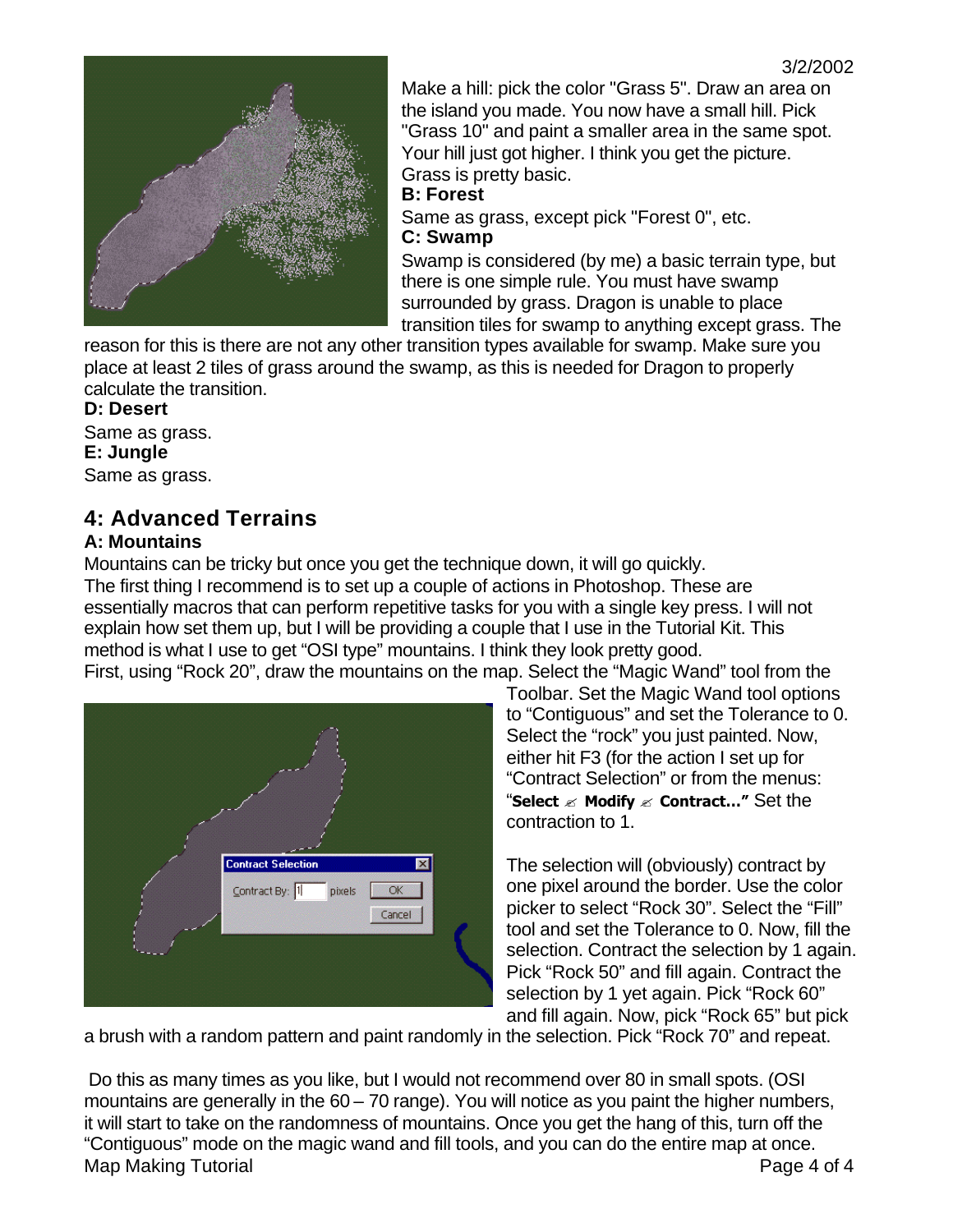#### Draft Version .11 3/2/2002 **Mixed terrain:**

This is another technique that is difficult to master as well, but I consider this one of the hardest things to do as well. It requires paying attention to what you are doing and remembering (or writing down) what's where.

This can apply to many mixes, but I will do a grass hill with a line of forest going over the hill.

First the hill. Draw the hill using grass with different elevations. Remember the elevations you use and in which order. I usually stick to 5,10,15,20,etc, but you can use what ever elevations you want. Here's my hill:





Now, using the lasso tool, select the area where you want the forest to be:

Now, save the selection with "**Select**  $\mathscr{\mathscr{E}}$ **Save Selection…"** Just save it to a new document. It will make a new document with black and white representation of the selection. Now, with the Magic Wand, subtract the areas that are part of the "hill". (Use ALT-click)

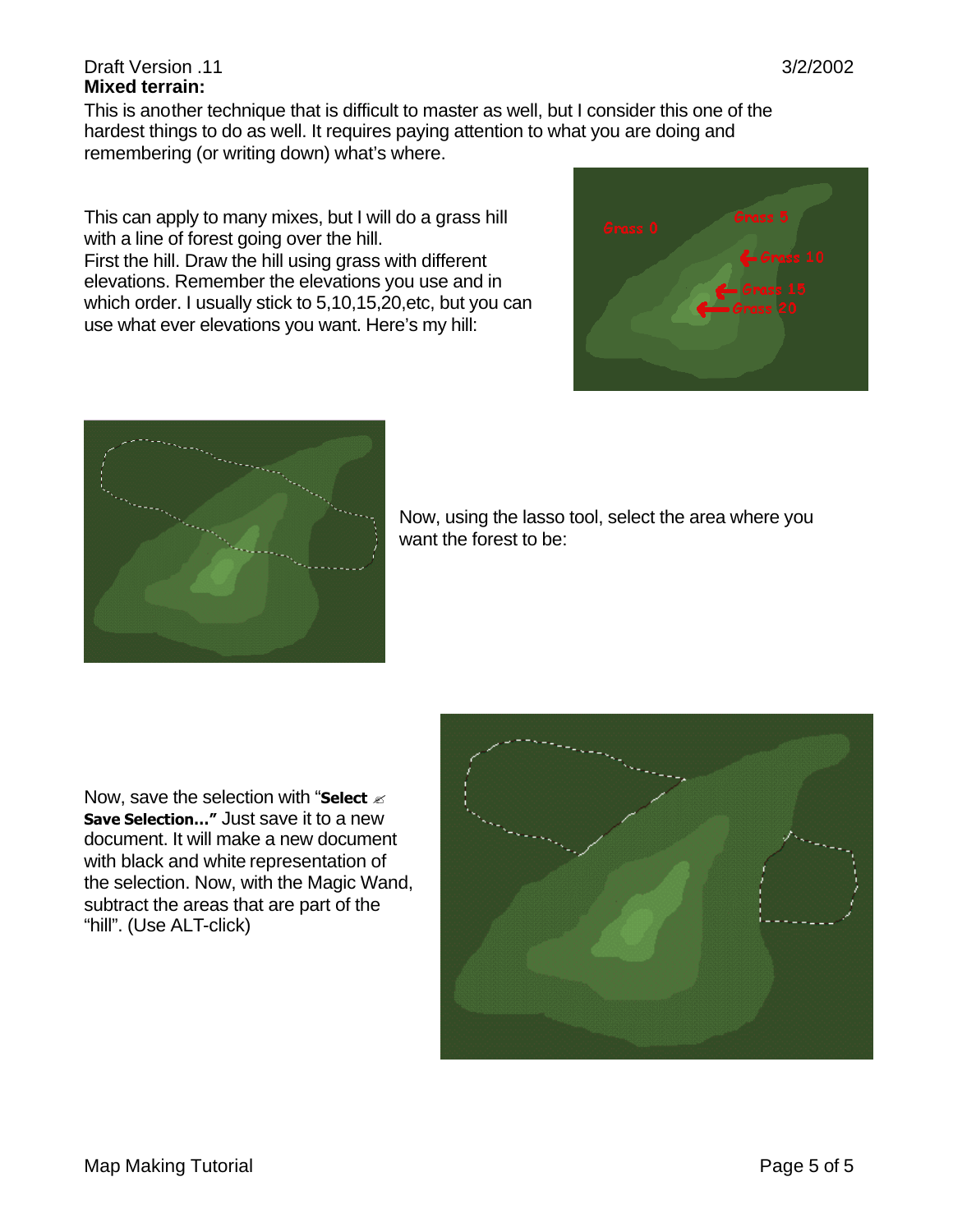

Using the "Forest 0" color and a random brush, paint in the areas of forest (Close-up of area, since "Grass 0" and "Forest 0" are hard to distinguish)

Once you have "0" done, time to move on to "5". Deselect everything and load the selection you saved previously: **"Select** ? **Load Selection…"**

Using the Magic Wand with Contiguous unchecked and Tolerance 0, subtract the "Grass 0" and "Forest 0" and all altitudes above 5:





Select "Forest 5" and using a random brush, paint in the forest for this altitude, matching your "breaking points" to align with the previous altitude. (Close-up again)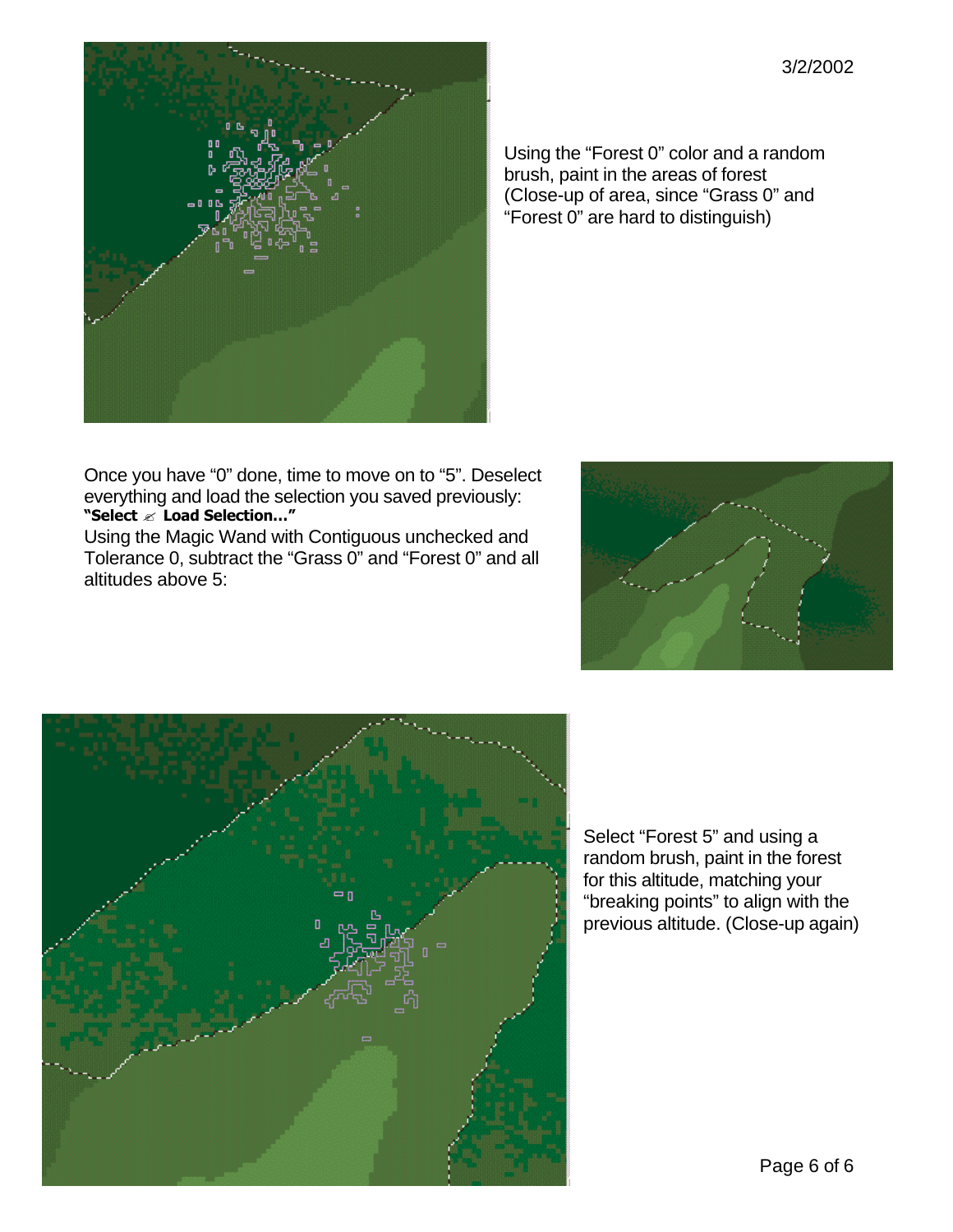Do the same steps for altitudes 10 and 15 (the selection doesn't reach the altitude of 20 at the top of the hill in this case). When finished it'll look something like this: (enhanced to show colors better)



That's it. This technique can be applied to other terrains as well. For example: Grass/Jungle, Forest/Jungle, Snow/Grass, etc.

#### **C: Rivers in Terrain**

Using "Water –5" draw the river where you want it. Then using the lasso tool, outline where you want the terrain to be. Deselect the water. Contract selection by at least 2 (to avoid problems with translation tiles for coast), and then fill with desired terrain (for example: if the river is in "grass 0", fill with "grass 5"). Contract the selection again and fill with the next terrain ("Grass 10" in this case). Repeat as necessary. Here is an example of this:



This is a river going through hills with random elevation spots and small forest areas. As you can see, I created the hill to make the rivers appear to "cut" into the hillside.

Using the magic wand and lasso with contract achieves this effect. Then a random brush to get the random elevation.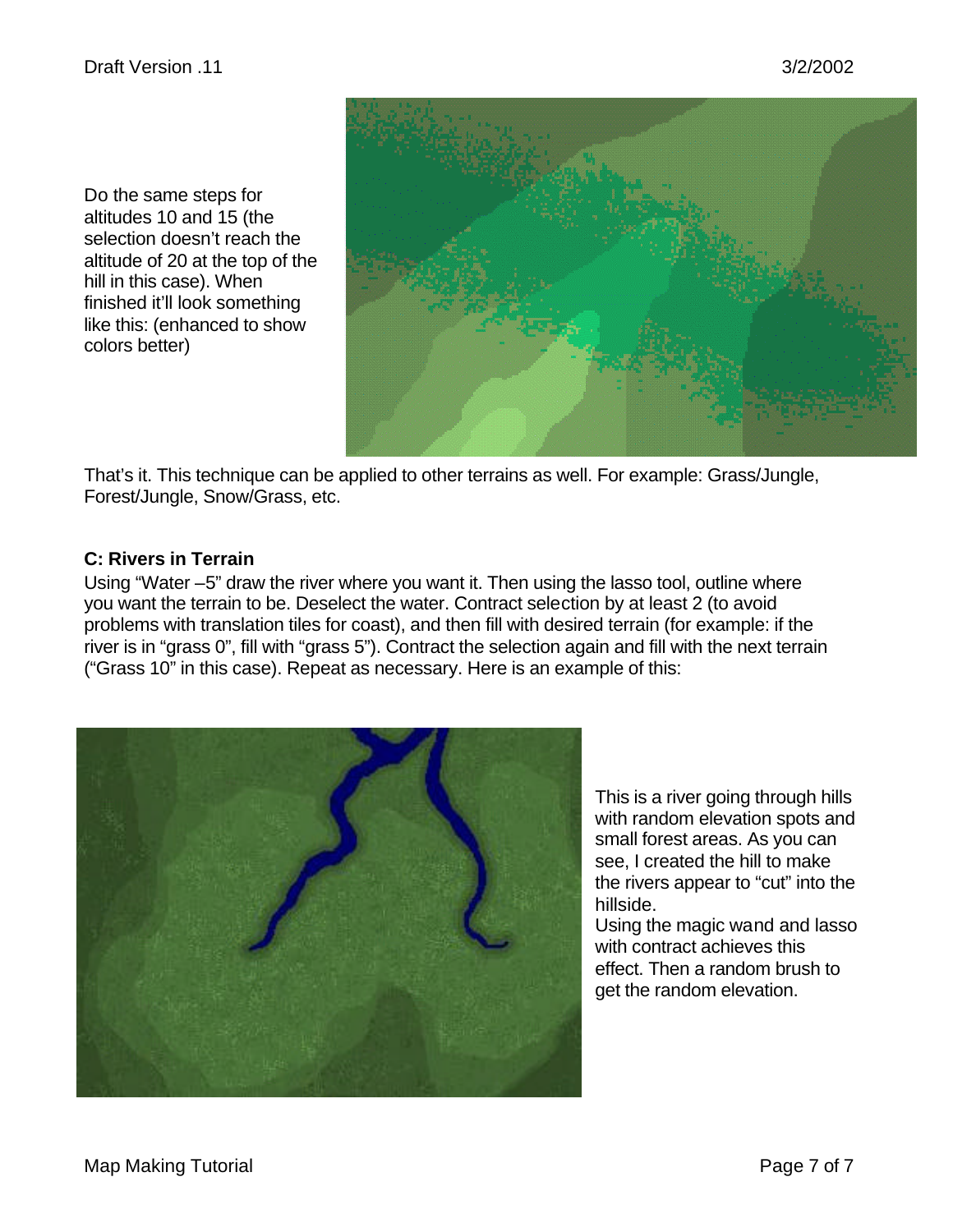#### Draft Version .11 3/2/2002 **D: Grass "cliffs"**

This section is for those using my Mod available for Dragon. While the name "cliffs" may not be a true representation of the tile type, it's what I will refer to it in this tutorial. The word "bump" is used in the Dragon mod, and refers to the same thing.



First the colors:

The colors circled in red are the ones to be used for this effect. In order for them to work correctly, you must always use a lower number (z value) than an adjacent grass color (circled in blue). For transitions to other tile types and colors, the normal rules apply as for grass.

Putting it to use (an example):

For this example I want a "low area" along the coast of this map I'm making:





First, I'll add the new color for the low area using "grassbump 0"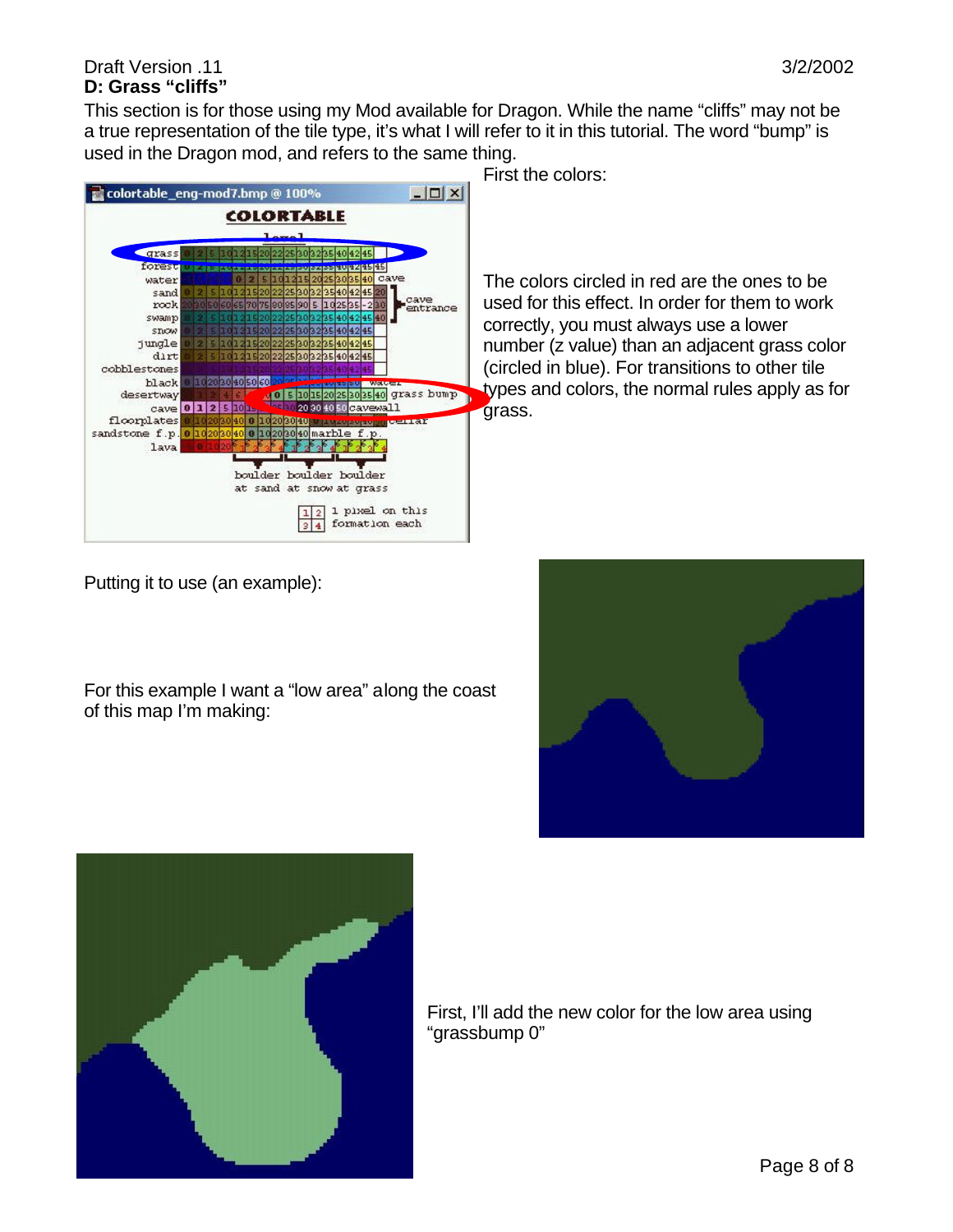Now, for the important part. Since the original grass needs to be at a higher z (altitude) than the grassbump, I need to make the original grass higher. I'll put a gradient for the hill to make it look good.

Here's the final map section with labels indicating tile type.

To finish it off, I'll add some little hills with in the low area, to give something to look at in game.





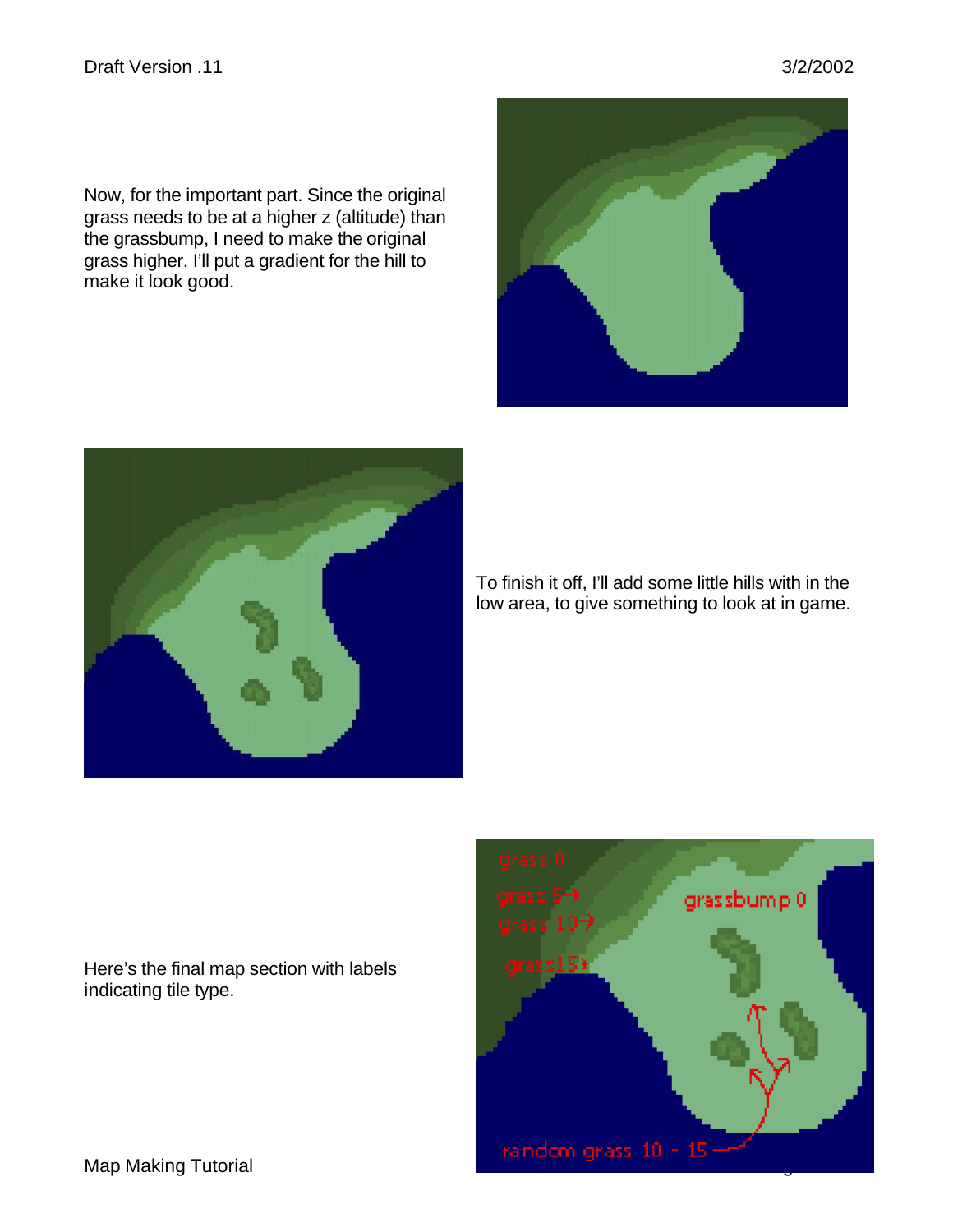Draft Version .11 3/2/2002 Here is what it will look like in game:





# **5. Dungeons**

The creation of dungeons is a bit different. Most of a dungeon is made with statics, so the only major work in Photoshop will be the floors for the passageways and the rooms. It helps to draw out the basic design on paper first so you can remember where the walls are going to be. I have found that when creating dungeons that will have stairs, it is best to leave a one or two tile gap where you will have the stairs. Use the appropriate "black" level to fill the gap. Some of the tile types in Dragon will create the outside walls of the dungeon.



 If you use "cave" you will get cave walls already filled in. Also, if you use floorplates, you'll get dungeon walls.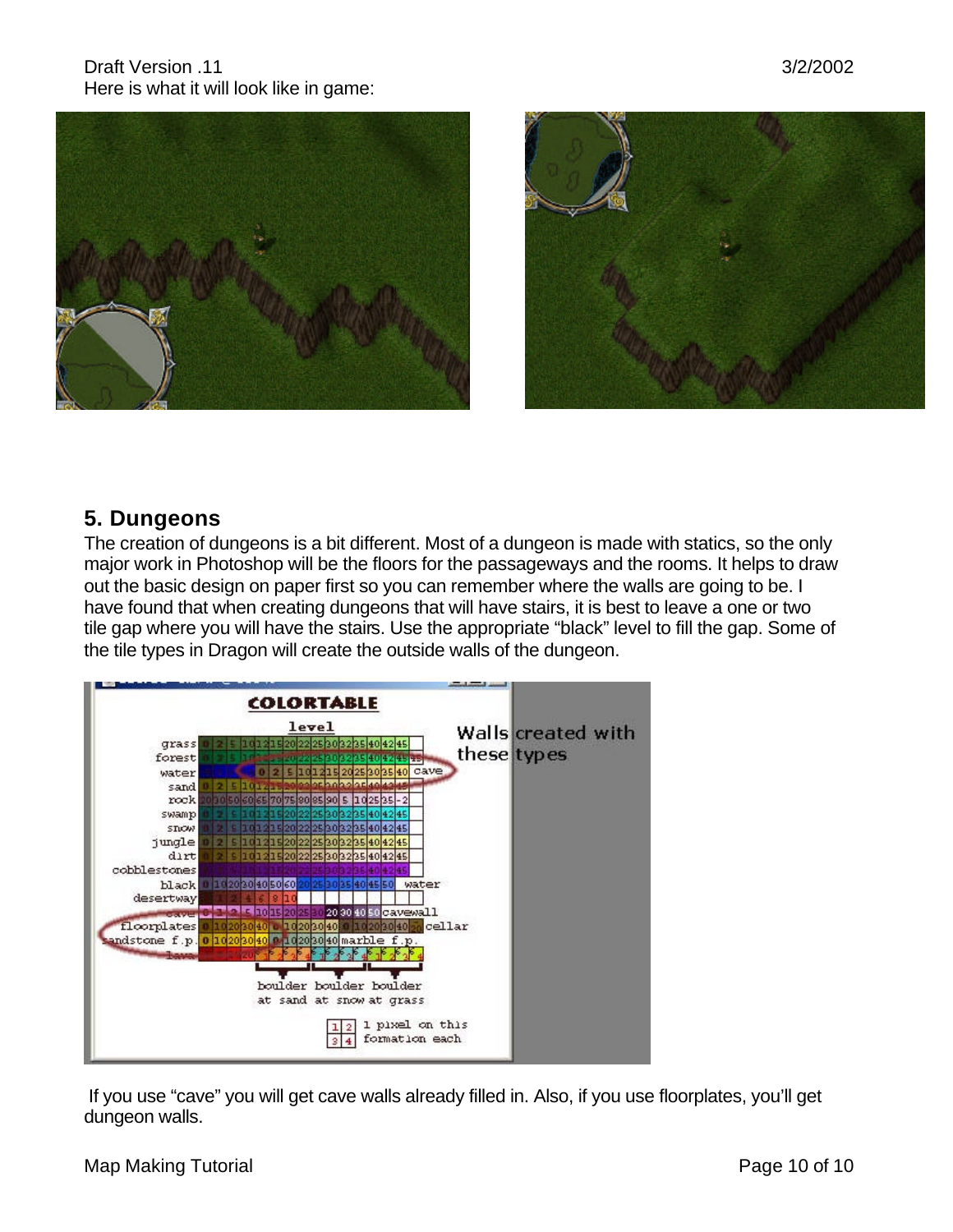## **6. Towns and Roads**

Creating towns is mainly a static creation as well, but the floors and roads are better off as part of the map. The reasoning is once you have a completed map with many towns, you'll want to keep the static files size as small as possible. If the floors are included as statics, then the size will go up correspondingly. The map0.mul file size does not change regardless of what is in it. (This, of course does not take into consideration patching aspects.)

One feature of floor tiles in the map is that they do not stretch like the landscape tiles, so you can include them at any altitude with out worrying about surrounding tiles at different altitudes.

Don't over do the "custom build from scratch" buildings. You'll get burned out real quick. Use some OSI houses with minor tweaks for some buildings. It'll go faster and you wont get burned out. Just keep the style of houses similar. I think for every large (10 x 10 in size) building you do, you should have about 3 or 4 smaller regular houses. Use the templates in Xuri's Worldbuilder to add generic houses. Go through the OSI map and extract houses you like.

If you use an OSI house, just change the furniture and move the doors and windows and maybe add an extra wall inside to break it up, or take out a wall. When you place houses that are 2 and 3 stories high, don't place them too close together; otherwise your players will have lots of hiding places (unless you want that; great effect for an alley).

# **7. Underground: Caves and Basements**

Starting with Dragon Mod 7, I've added the ability to create "cave entrances" into a bmp for Dragon to convert for you. While this may sound great, it's mainly for reference use only, as you still have to go into WorldForge and tweak the entrance a little. Dragon does have limitations, and this is related to the main one; all transitions must have 2 tiles adjacent to create a smooth transition. Cave entrances technically have three tiles adjacent tiles, where the cave entrance meets the grass (or forest, etc.) Therefore, minor tweaking will be required for the "finish" effect of a cave entrance.

The original way I did cave entrances was with UOCopy or WorldForge, and this can actually be easier to a degree. The best way to get good looking entrances is to use WorldForge to find a cave entrance in the OSI map, and copy it to where you want it in your custom map. The main drawback to this method is you must do it after you are done compiling the map with Dragon. If later, you need to re-run Dragon for any reason, you'll have to re-copy the cave entrances back into your custom map.

# **8. Random Statics**

Take advantage of DragonSP to create statics for Forests, Jungles, Swamps and Deserts. I would not use the Grass statics though as it may interfere with town building. The scripts are easy to edit and are well commented so take a look at them in the /Dragon/scripts/items directory. If there is a type of item you do not want, then comment it out (using "//" at the beginning of the line.) I've modified or used StormCrow's Modified scripts in my Dragon Mod. This allows for more options in the scripts.

# **9. How to use Dragon**

First, when you run it, you'll have to wait 15 seconds. Hit OK.

The "BMP File" is for the bmp you created. Enter or browse the file name. Do not worry about the "Fix file". Leave it blank for now. An explanation of how it works is below.

The "MAP File" is what the BMP will be converted to. Make sure you have a map0.mul file in this path. Dragon cannot create a file from nothing. It needs to be able to overwrite the

Map Making Tutorial **Page 11 of 11** Number 2012 12:00 Page 11 of 11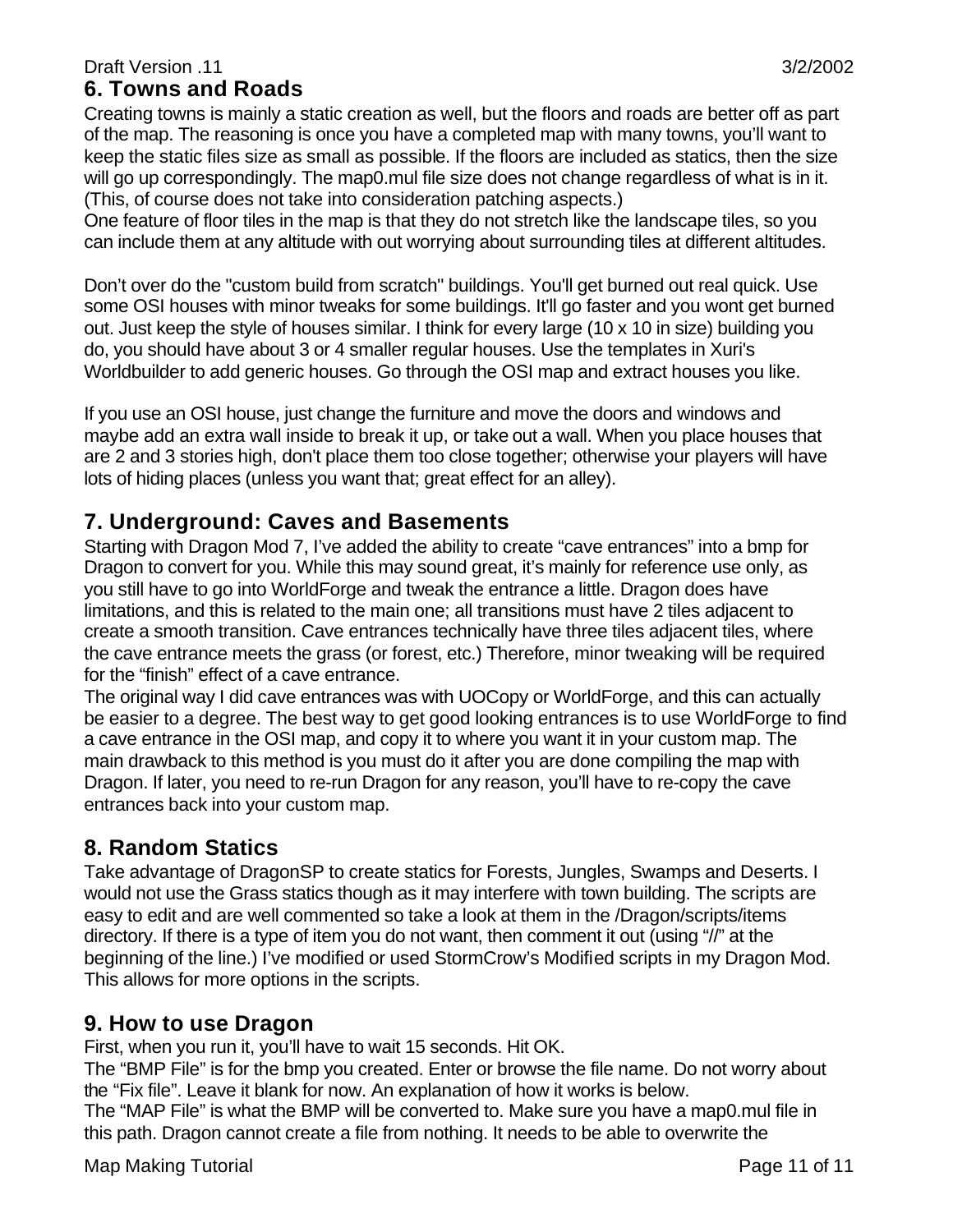map0.mul. Make sure you are using a copy in case something goes wrong. I highly recommend that both the bmp file and the map file be located in the same directory as Dragon. There have been reports of Dragon not working correctly when they are elsewhere. Hit the Config button. A new window will open.

**Remove Statics Files**: You want this to be checked. This controls the scripts that Dragon creates for static items. If you leave it checked, the next time you run Dragon, you will get either duplicate items (if the map is the same) or items in the wrong areas (if it's a new map). **HighPriority**: This will make Dragon run just a little bit faster. When checked, the progress bar will not update and you can usually shave a few seconds off the compile time. On a 1Ghz computer with 512MB RAM, it is not noticeable. I have had occasional lockups with Dragon running in High Priority mode. Unless you've got a slow computer, leave it off. If you do use it, don't use other applications at the same time. Additionally, the amount of RAM you have can greatly affect the compile time. The more RAM you have, the better it will be. And, of course, the speed of your computer will affect it as well. I have compiled maps on a PII 233 with 144MB RAM. It took about 40 minutes. I currently use an AMD 1Ghz with 512 DDR RAM and it takes about 4 minutes.

**Sphere Statics or UOX Statics**: This affects the scripts that Dragon creates. Check Sphere Statics. I've been told that UOX Statics does not work correctly. The scripts that Dragon generates is usually frozen with DragonSP, so no need to worry about what server you use. Once the statics are frozen, they will work on any UO emulator.

Hit OK to exit the Config screen.

Once you've gotten everything set up, hit the Start button in Dragon. Depending on your computer's speed and resources, it can take anywhere from 3 minutes to up to an hour. Be patient. It will inform you of its progress as it works.

**The Fix File:** This is used for overriding the tiles in the map0.mul. You can use it if you've already edited the map with WorldForge but need to recompile the map with Dragon. You simply include a list of all tiles you want to be placed in the map instead of Dragon generating a tile. You can find an example fix file in the /Dragon/addon directory. Put the x, y, z, and item id in this file and it will place that item at that location in the map.

# **10. How to use DragonSP**

After you've run Dragon, you may notice it tells you to run DragonSP to freeze statics. That's how you do it.

When run, DragonSP will need the paths to your statics. (Use a copy of them just in case) On the left side are all the types of statics that you can include. This list is a set of scripts that Dragon generates based on the last map you created with it. Select the types you want to include either with the mouse or the buttons underneath the list (don't worry about the search button). Pick both Waterx2.scp and 2xWater.scp to include the coastlines. Other types should be obvious. Hit start. At one point it will ask to "Clear Current Statics?" Answer Yes. This will get rid of all the towns, forests, etc that are in the static files (staidx0.mul and statics0.mul). It will then put in the statics that you need based on the map. That's it really. If you don't answer yes to the "Clear Statics" question, it will leave the current statics in the file and add the new stuff in. This is useful for when you do the coastlines on the first run, and then you want to do other statics on a second run (forest, grass, desert, etc).

DragonSP only freezes coastlines, trees rocks, etc that are generated by the scripts that Dragon creates when converting the map. To freeze houses and buildings, you have to use a program that will freeze stuff in the items.wsc file. WorldForge, MulTool, etc do this.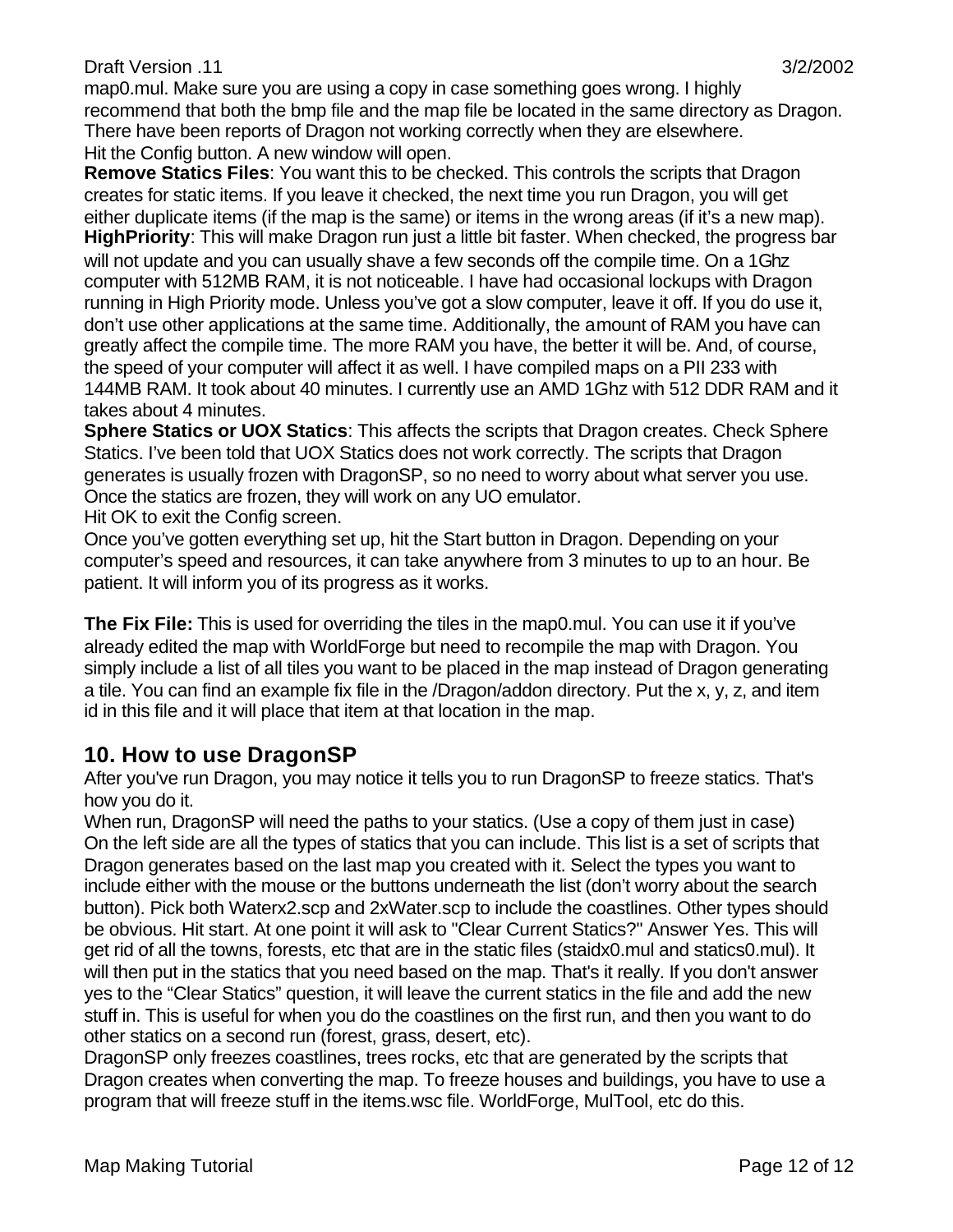# **A: Color Table**

To edit the color table to include other types of tiles, you need to edit maptrans.txt and groups.txt. Both of these are in the /Dragon/scripts directory. Open both files side by side and you can see how they are laid out. The color table is a 64 x 64 grid, with each color belonging to a group. Dragon doesn't actually care about the colors that you use. It uses the index number of where the color is. However, practically speaking, it makes sense to match a color in the colortable.bmp (in the /Dragon/addon directory) so that it is easier to visualize what you are drawing. Also, if you edit the maptrans and groups files, you should also edit the colortable.bmp so you can use the color picker to get the color easily. Once you've edited these files, you need to make sure that the actual color table of your bmp matches what you have in the txt files. In Photoshop: **"Image** ? **Mode** ? **Color Table…"** will get you to the right spot. I recommend saving the color table for future use so you can load it later. If all this sounds a bit complicated, the easier way to do this is to get my Dragon mod, which already has many additional colors, included.

#### **B: Item Scripts**

In the /Dragon/scripts/items directory are the files that control what random statics are created. These are well commented and are easy to edit. See the above section on Random Statics. For transitions, you can edit how the tiles are interpreted by editing the files in the /Dragon/scripts directory. See Appendix B for more information

# **12: Creating a map without Dragon**

Here is a set of programs that you can use to create a custom map from scratch. It's a bit trickier than using Dragon, but can be done. Here is the list of programs you'll need:

UOConvert: used to convert a bmp made in MSPaint (or other paint program, but it has a "color table" designed for MSPaint) to map0.mul UOCoast: Creates the water tiles for all the coast lines Transition: Used to make transitions like grass/forest, snow/grass, etc ItemPlacer: Used to place random trees, rocks, etc Cartograph: Used to make the multimap.rle file for custom "in-game" maps (cartography skill)

All of these programs (and others) can be found at http://www.eikon.tum.de/~isp/sphere/doc\_index.html

WorldForge: Used to freeze the items that these programs create WorldForge is available at www.uoxdev.com or at other sites

Additionally, UOConvert can "patch" a new area in the map0.mul if you've gone too far past the point of recompiling with Dragon.

Make sure you read the documentation that comes with these programs! It has more excellent information on how to use them.

### **A: UOConvert**

UOConvert is a program that you can use to either create a new map with or to import a new section of map into an existing map0.mul. This can be useful if you've already created a map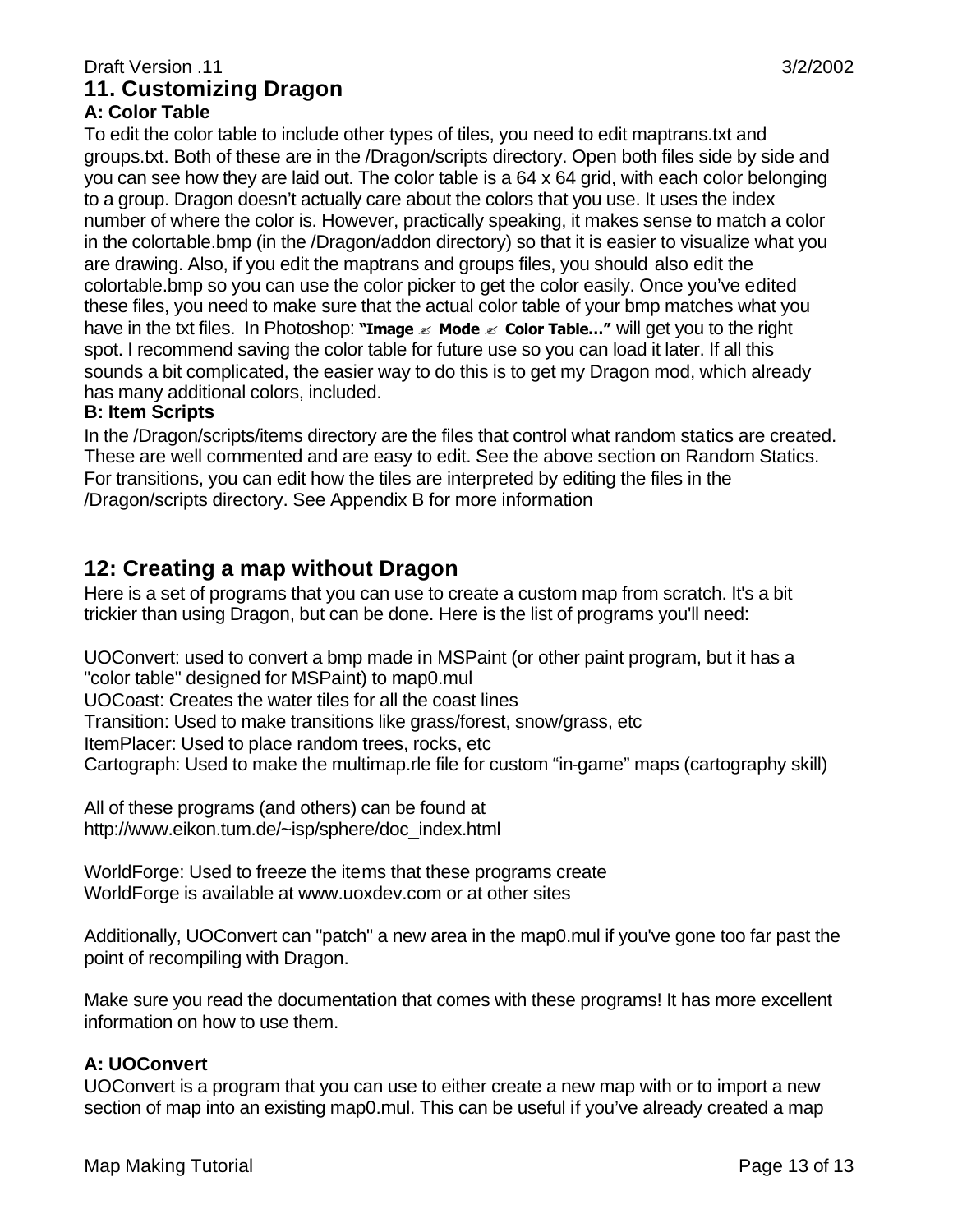I'll explain how to import a new section of map using UOConvert.

First thing to do is create a small map in MSPaint. I wouldn't recommend to large a bmp, since MSPaint is not designed for handling large files. The easiest way to make a map piece is to just use the colors that are there already. Use light green for grass, dark green for forest, etc. If there are areas that you do not want to overwrite, simply leave those areas blank (don't draw). This way it is possible to import areas that are not square. Once you have made a map (and saved it), open UOConvert.

When you run the program it will open up an empty window this some buttons and controls. Either use "**File**  $\leq$  **Open BMP"** or use the buttons to open the bmp you just made.

**"File**  $\leq$  **Open Translation"** and open the file "test2.tuo" which should be in the UOConvert directory. This file is what the program uses to convert the colors you draw into the appropriate tiles on the map. Explanation of the controls:

Drop down list (initially it should say "Color 00"): This is the current color you are working with. All other controls are its properties.

Color: This is the hex id of the color for the current tile IDs.

Min Tile and Max Tile: These are the tile IDs that will be drawn based on the current color. Use InsideUO to see what the tiles are. For example, 0003 and 0006 represent the grass tiles. When the program converts and places the map piece in the map0.mul, any one of these tile IDs will be randomly picked and inserted into the map, based on the color.

Min Alt and Max Alt: This controls at which altitude (z value) the tiles will be placed. This is used to create a random landscape, as whatever values you choose will be randomly picked within this range for the tile.

Color Dropper: This is used for picking the color that will represent what tile the color will use. How it works: If a color is already defined, it will go to that color in the list, and you can change its properties (same as selecting the color from the drop down list). If the color is not defined it will overwrite the currently selected color based on the drop down list. I would recommend careful examination of the currently defined colors before using this. By default, the most common colors are included in the translation table.

Delete Entry: Deletes the current color in the drop down list.

Path to map0.mul: Put the full path to the map0.mul you want the bmp to be imported into. Make sure you are using a copy, in case it doesn't import how or where you like.

Top-left X and Top-left Y: This is where in the map you want the bmp to be placed when it converts. Remember, if you have white space (non-defined) areas in your bmp, it will not change the map in these areas. If the area has white space in the upper left corner, it will "offset" the bmp that you import.

 "**File** ? **Convert BMP"** will commit your bmp to the map0.mul. Use InsideUO to see the changes it made.

## **B: UOCoast**

This is used for placing all the water coast tiles into the map. When you run it, simply place the full paths to the map0.mul and items.wsc files you want to use. If you want to create coastlines for the entire map, then leave all the x y boxes alone. Otherwise put the area you want to work with into these boxes. Select the options you want in the check boxes, and hit "Create Coast" Once it is done, you need to freeze the items into the static files with WorldForge or other appropriate program.

Map Making Tutorial **Page 14 of 14 C: Transition** Coming Soon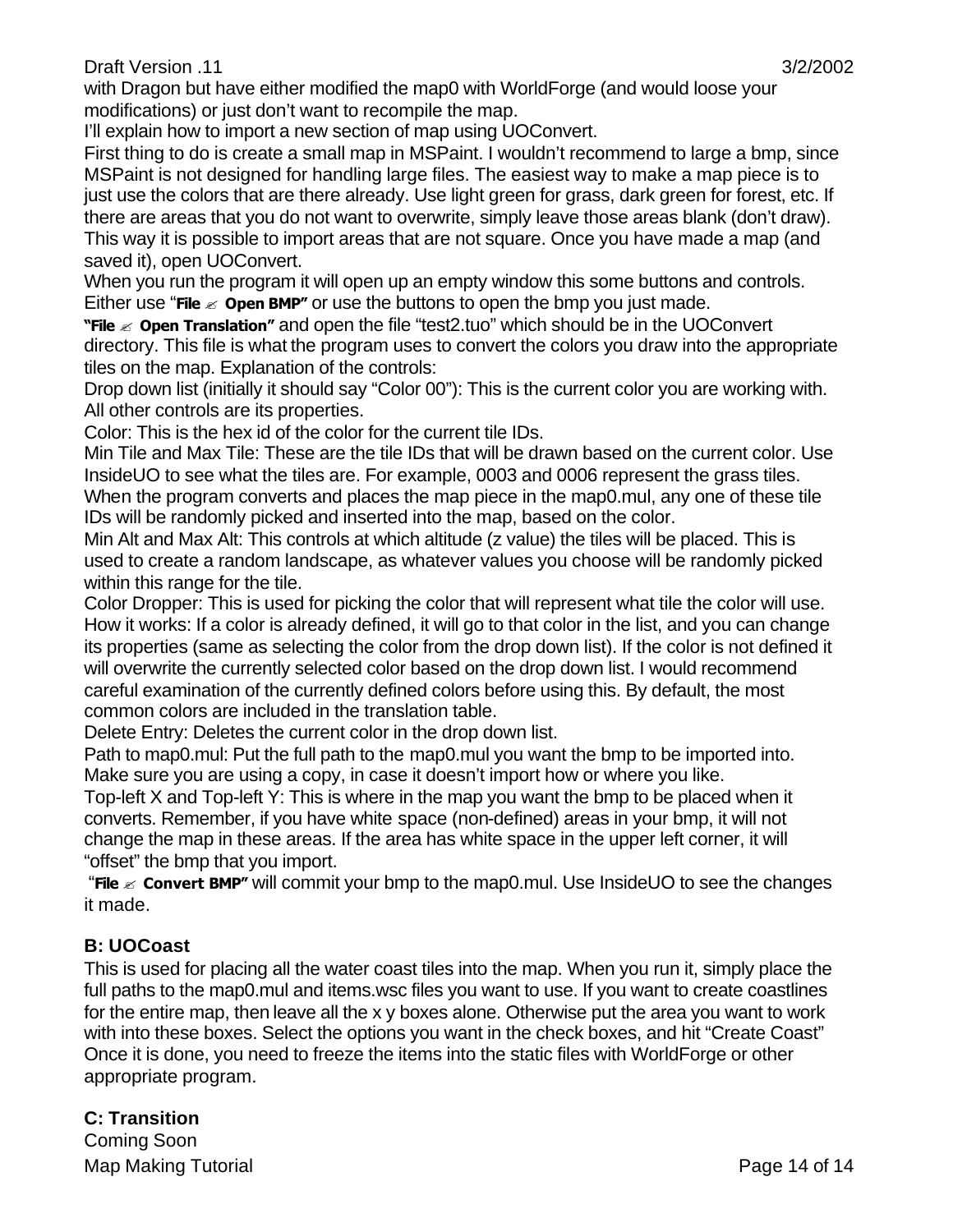### **D: ItemPlacer**

Coming Soon

### **E: UOCopy**

UOCopy is used to copy one part of a map to another. For instance, you want to use the OSI dungeons with your custom map. When you open UOCopy, You will see this:

| Staldx0.mul:  | d:\ultimaonline\uofiles\staidx0.mul  | Min. $\times$ : 0        | Min. Y: 0        |
|---------------|--------------------------------------|--------------------------|------------------|
| Statics0.mul: | d:\ultimaonline\uofiles\statics0.mul | Max. X: 100              | Max. Y: 100      |
| Map0.mul:     | d:\ultimaonline\uofiles\map0.mul     | 10<br>Off X:             | 10<br>Off Y:     |
| Destination   |                                      | 10<br>Off <sub>Z</sub> : | (relative value) |
| Items, wsc:   | items.wsc                            |                          |                  |
| Map0.mul:     | d:\ultimaonline\map0.mul             | Copy Map                 | Copy Statics     |

As always, make backups of maps when using tools like this.

**Source:** These are the paths to the files you are going to copy **from**. For a map copy, the map0.mul path must be valid. For a static item copy, the staidx0.mul and statics0.mul paths must be valid.

**Destination:** These are the paths to the files you are going to copy **to**. For a map copy, the map0.mul path must be valid. For a static item copy, the items.wsc path must be valid. **Copy Rectangle:** Min. X, Min. Y, Max. X and Max. Y defines the rectangle in the source map that is going to be copied. The Off X and Off Y is the **absolute** offset from (0,0) of the copied

rectangle in the destination map. The Off Z is the **relative** altitude offset (original altitude is 2, Off Z is -5 -> altitude of copied tile or item is -3).

**Copy Map (Button):** This button will start the map copy.

**Copy Statics (Button):** This button will start the static item copy. Copied items are **not** directly added to a destination staidx0/statics0 file, but a file called "items.wsc" (by default, you can change the name) is created which includes all the items that were copied. You can use this file either to freeze the items with the programs Worldforge or MulTool or import it directly into SphereServer with the "import" command.

### **F: Cartograph**

This is a tool for creating the "in-game" map when using the cartography skill. If you made a bmp of the map for Dragon, the best way is to use this map, convert it to black and white, shrink it, and run it though this program. This is a simple DOS based program, and has a readme file for it.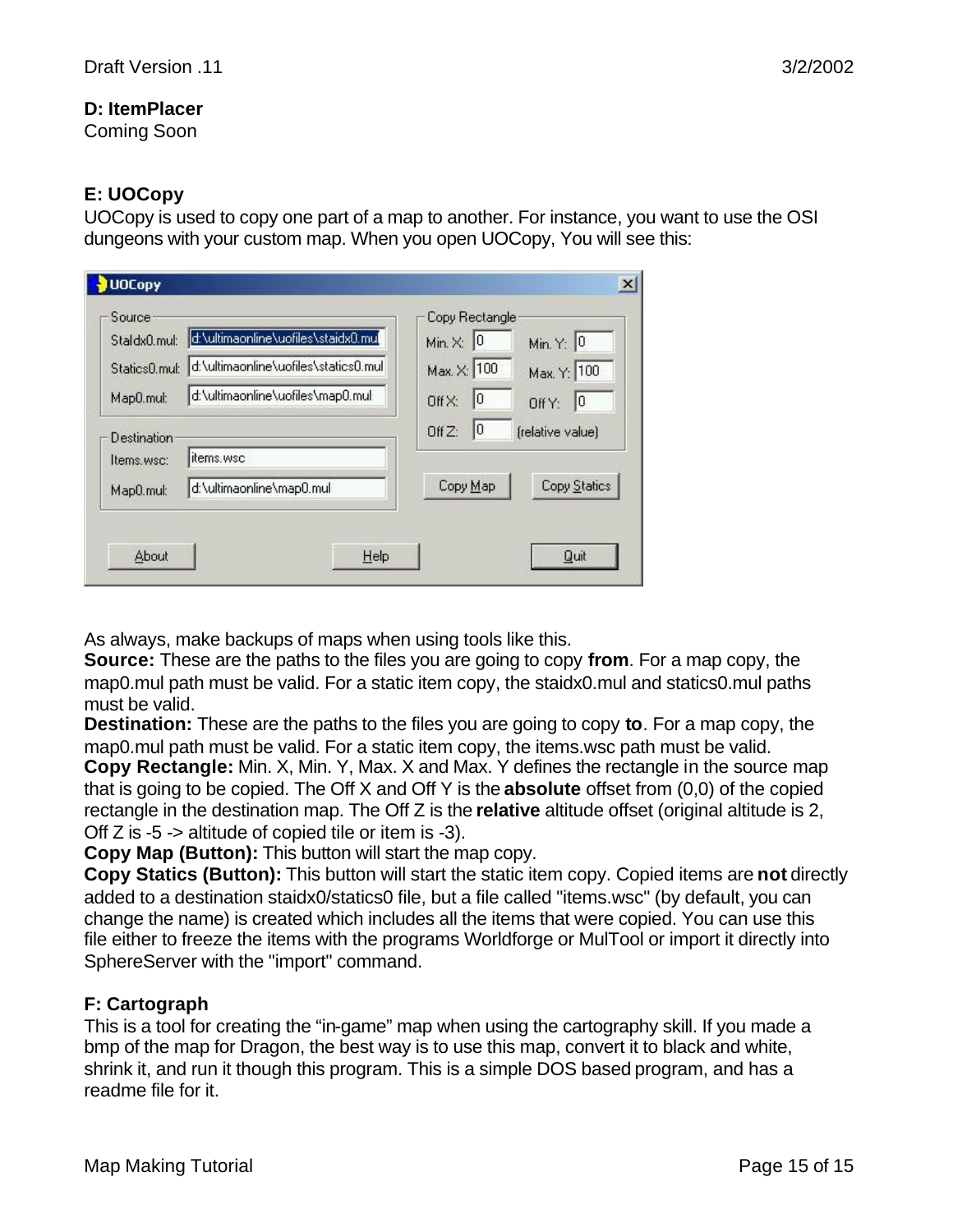#### **G: WorldForge**

By far the best reference for using Worldforge is at Xuri's site. Please go here: http://homefree.sensewave.com/~s107293/wb/wforgetutorial.html

### **H: MulTool**

MulTool can do a variety of things, but most useful for map making is Freezing and Clearing of Statics.



Please note, these are the only parts of this program that work correctly with Win 98, ME, and XP. Not recommended for other tasks.

# **Appendix A: Links and Acknowledgements**

Map Making Tutorial **Page 16 of 16**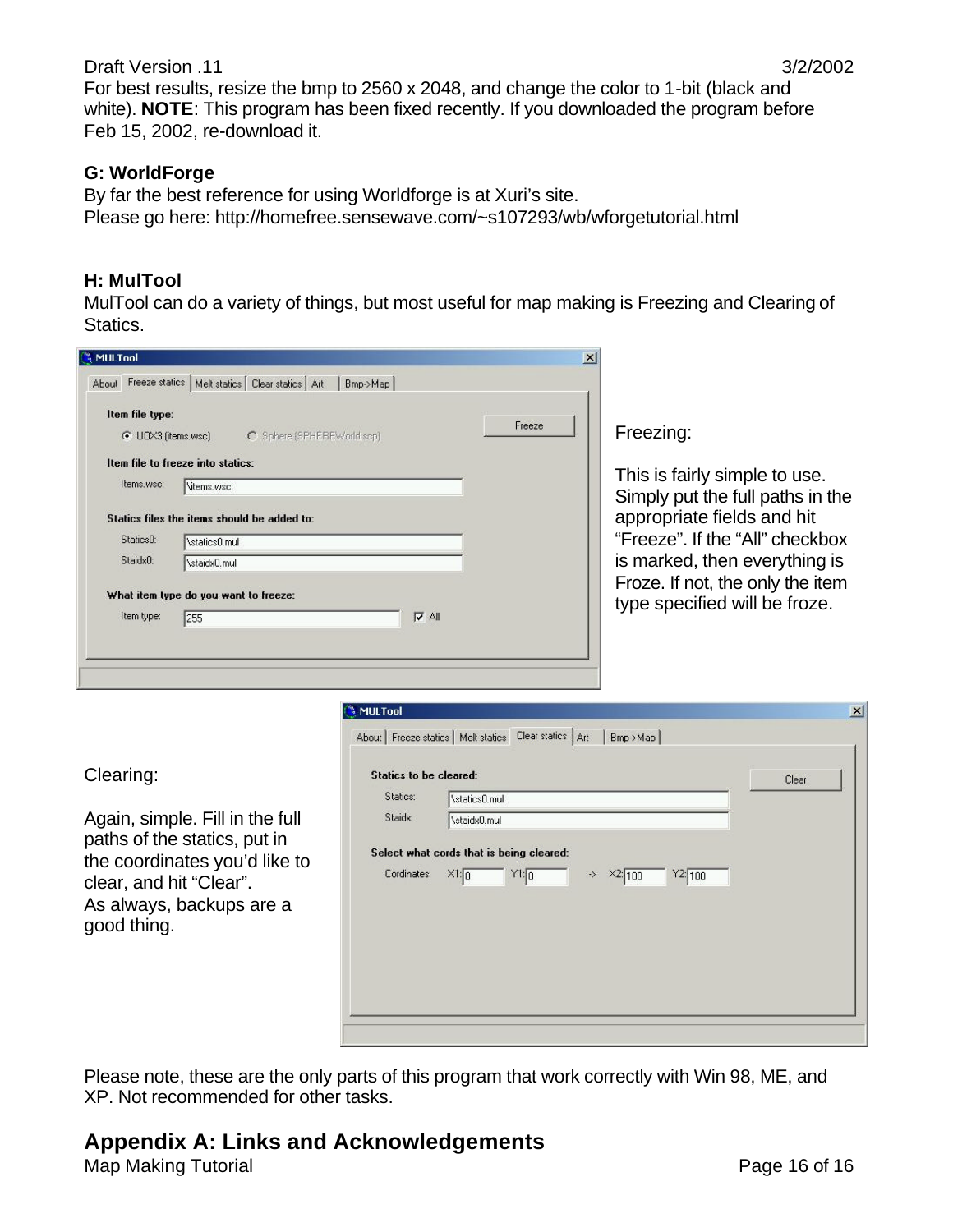Draft Version .11 3/2/2002 Links

Dragon http://www.uocm.de

Xuri's Worldbuilder http://homefree.sensewave.com/~s107293/wb/

UOCopy, UOConvert, UOCoast, Transition, ItemPlacer, Cartograph http://www.eikon.tum.de/~isp/sphere/doc\_index.html

Worldforge Tutorial http://homefree.sensewave.com/~s107293/wb/wforgetutorial.html

Mr. Fixit's Multool and UOGateway http://uogateway.com

## Acknowledgements

Stormcrow: parts of the Dragon and DragonSP sections Kirre: conversations about town building Malec: Conversation about freezing statics Xuri: WorldBuilder and WorldForge Tutorial Mr. Fixit: MulTool

# **Appendix B: Dragon Script Definitions**

#### (Taken from www.uocm.de) **Group.txt**

The file Group.txt defines groups for the individual colors in your painted BMP. A group is the definition for the range of colors. For example the group Grass (00) is all colors from 00 to 0e. This is used later with the Maptrans.

### **Maptrans.txt**

The file Maptrans.txt contains the converting information that converts the pixel color to tiles. The first 2 characters contain the tile group number from Groups.txt. The second set of 3 characters is the altitude for this tile group. This is followed by a list of Tile Ids that this group will randomly select from to place in the map.

#### **Betweentrans.txt**

The file Betweentrans defines which file to use in creating tile transitions. For this file it is done from X to Y. The first two sets of numbers define Group X then Group Y from the Groups.txt file. This is followed by the file containing the transition table. For example:

04 03 Black2Dun.txt

This tells when going from Black tiles (04) to Dungeon tiles (03) use Black2Dun.txt for the transition table.

#### **Betweentrans2.txt**

This file also defines which file to use for transition calculations. However this is for Group X to X, or the same type of tile. The first number then is the tile group followed by the file to use to

Map Making Tutorial Page 17 of 17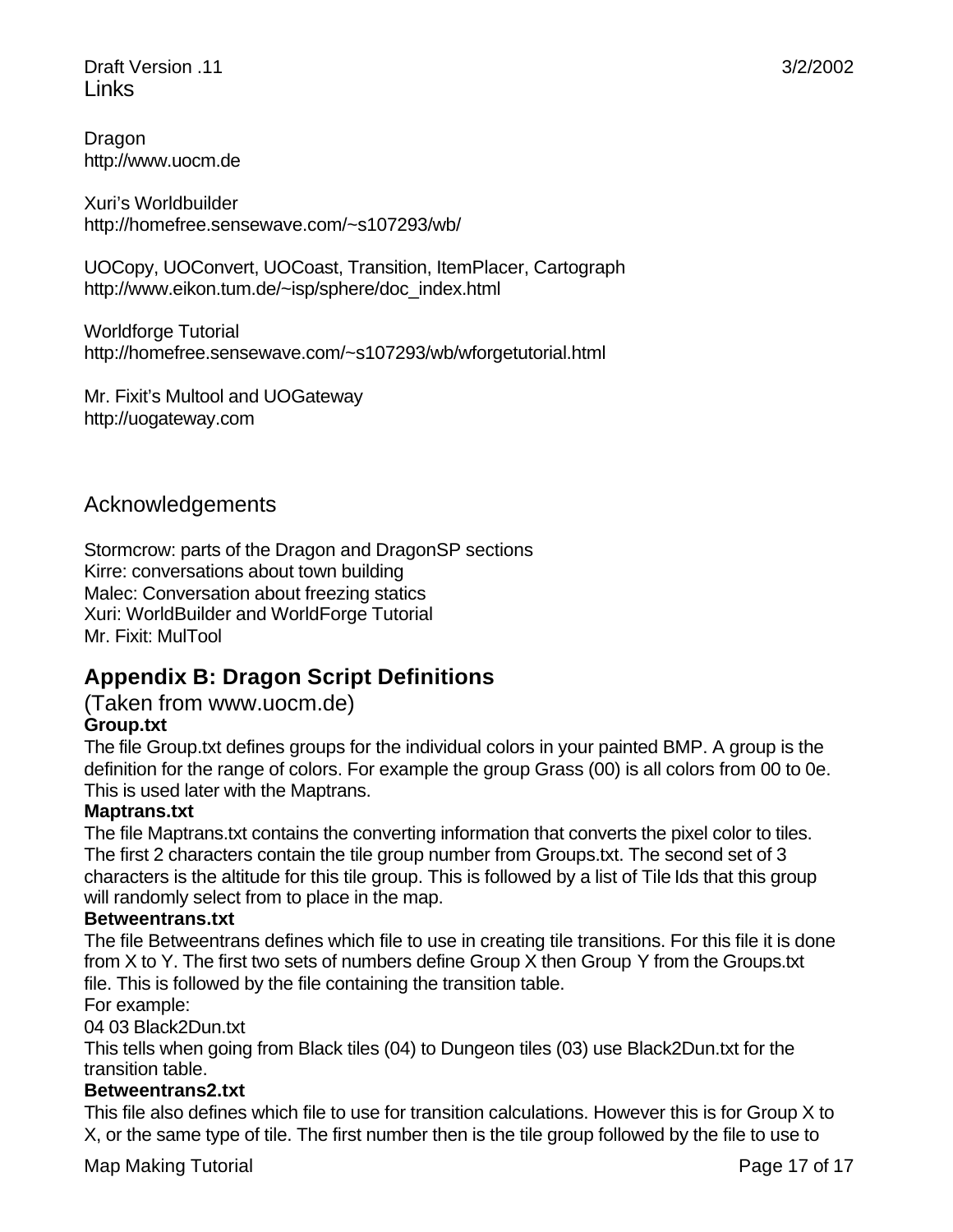transition it. Group X is defined as "tile A" and all other Tiles except group X "tile B" in its related transition table file.

#### **Statbetweentrans.txt**

In this file the Statics is defined. This is again a group X to group Y relationship like Betweentrans.txt but for static tiles.

#### **Statbetweentrans2.txt**

Similar again to a group X to group X relationship but for statics also.

#### **Statbetweentrans3.txt**

Similar again to a group X to group X relationship but for statics also.

### **Sample code for Transition Tables**

If you open the file "grass2mountain.txt " you should find something like this:

#### AAAABBBB 0238 005 007

The first value (the As and Bs) describe the order of the Tiles A (grass) and B (mountain) around the Tile A found by the program (which is the center tile), beginning with the Tile in the northwest and then in a clockwise direction up to the west. For example:

|   | 2 | 3 |
|---|---|---|
| 8 | ₿ | 4 |
| 7 | 6 | 5 |

"With Dragon - AAAABBBB (ignoring the center tile)":

| B |   |   |
|---|---|---|
| B | B | B |

In our example  $(A - > g \cdot s)$  green;  $B - >$  mountain  $- > g \cdot s$ ):

|       |       | -- |
|-------|-------|----|
| __    |       | -  |
| _____ | _____ | __ |

If the program runs into this Tile configuration for transitions it would replace Tile A (the center tile). The second value in our above example (AAAABBBB 0238 005 007) - 0238 is the Tile ID that will replace this tile.

In order to find this ID, open " InsideUO " and open the Textures menu. Find the Tile ID that best represents what you are trying to accomplish and use its ID number. 0238 for our example: